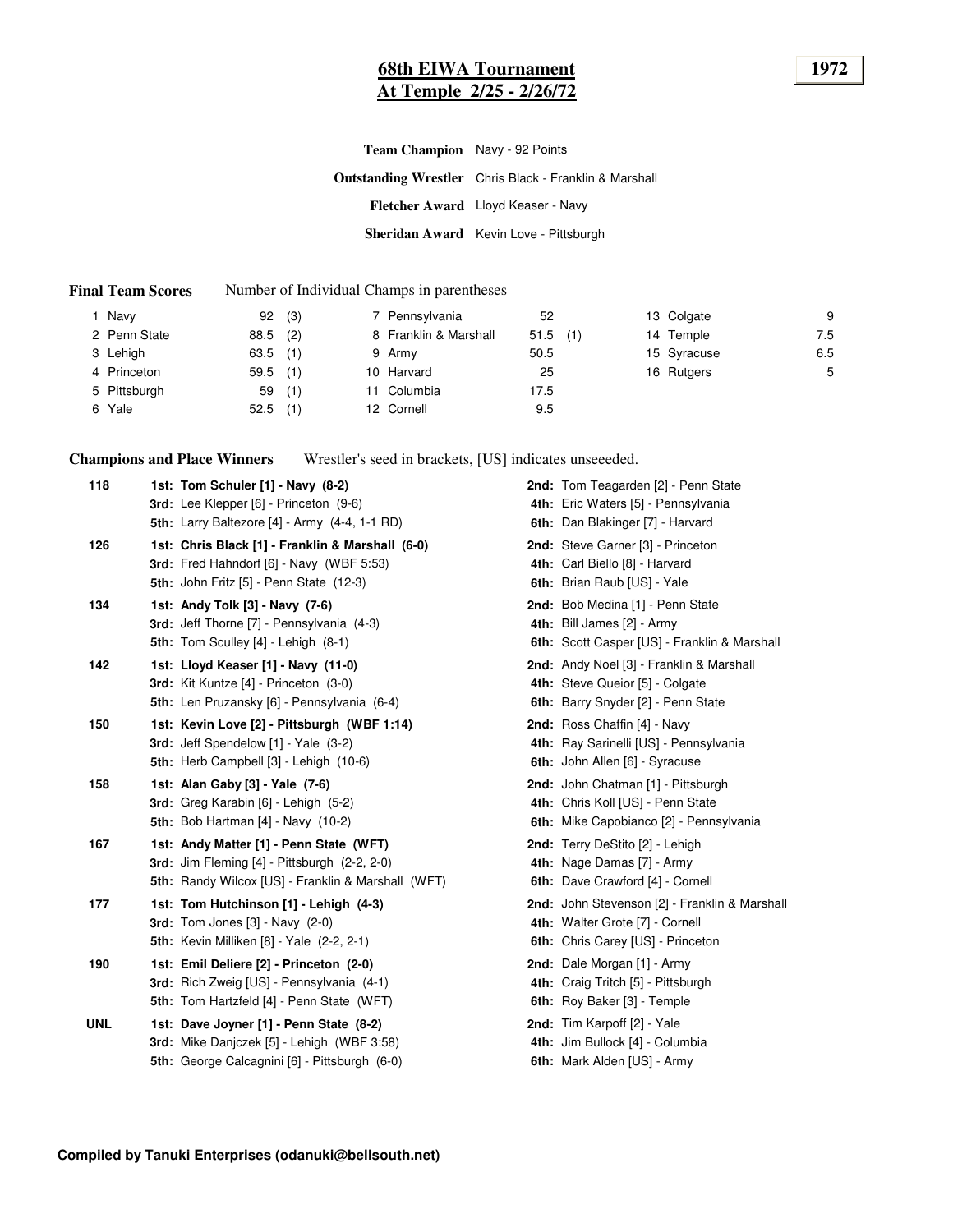# **2/25/1972 and 2/26/1972 at Temple 1972 EIWA Championship Page 1 of 10**

| Larry Baltezore, Army [4]       |                     |                       |                            |                 |                     |                                          |  |
|---------------------------------|---------------------|-----------------------|----------------------------|-----------------|---------------------|------------------------------------------|--|
| Jim Gillespie, Cornell          |                     | Larry Baltezore 6-2   |                            |                 |                     |                                          |  |
| Steve Ernst, Colgate            |                     |                       |                            | Eric Waters 3-2 |                     |                                          |  |
| Eric Waters, Pennsylvania [5]   |                     | Eric Waters Fall 4:11 |                            |                 |                     |                                          |  |
| Jerry Nisivoccia, Rutgers [8]   |                     |                       |                            |                 |                     | Tom Schuler 7-2                          |  |
| Drake Lamen, Yale               |                     | Jerry Nisivoccia DFT  |                            |                 |                     |                                          |  |
| <b>Bill Feichtl, Temple</b>     |                     |                       |                            |                 | Tom Schuler 10-1    |                                          |  |
| Tom Schuler, Navy [1]           |                     |                       | Tom Schuler Fall 1:57      |                 |                     |                                          |  |
| Tom Teagarden, Penn State [2]   |                     |                       |                            |                 |                     | Tom Schuler 11-2                         |  |
| Jeff Ludwig, Syracuse           |                     |                       | Tom Teagarden Fall 1:44    |                 |                     |                                          |  |
| Marty Lynn, Lehigh              |                     |                       |                            |                 | Tom Teagarden 6-1   |                                          |  |
| Dan Blakinger, Harvard [7]      |                     | Dan Blakinger 9-3     |                            |                 |                     |                                          |  |
| Lee Klepper, Princeton [6]      |                     |                       |                            |                 |                     | Tom Teagarden 4-3                        |  |
| Art Nakazato, Pittsburgh        |                     | Lee Klepper 7-0       |                            |                 |                     |                                          |  |
| Bill Pfaff, Franklin & Marshall |                     |                       |                            | Lee Klepper 4-3 |                     |                                          |  |
| Sal Lanuto, Columbia [3]        |                     | Sal Lanuto 18-1       |                            |                 |                     |                                          |  |
|                                 |                     |                       | <b>Consolation Bracket</b> |                 |                     |                                          |  |
|                                 |                     |                       |                            |                 |                     |                                          |  |
|                                 | <b>Steve Ernst</b>  |                       |                            |                 |                     |                                          |  |
|                                 |                     |                       | Larry Baltezore Fall 4:45  |                 |                     |                                          |  |
|                                 | Larry Baltezore     |                       |                            |                 | Larry Baltezore 7-3 |                                          |  |
|                                 |                     |                       |                            |                 |                     | Lee Klepper 3-1                          |  |
|                                 | <b>Bill Feichtl</b> |                       |                            |                 | Lee Klepper         |                                          |  |
|                                 |                     |                       | Jerry Nisivoccia 11-4      |                 |                     | Third Place: Lee Klepper 9-6             |  |
|                                 | Jerry Nisivoccia    |                       |                            |                 |                     |                                          |  |
|                                 |                     |                       |                            |                 |                     | Fifth Place: Larry Baltezore 4-4, 1-1 RD |  |
|                                 | Jeff Ludwig         |                       |                            |                 |                     |                                          |  |
|                                 |                     |                       | Dan Blakinger 11-5         |                 |                     |                                          |  |
|                                 | Dan Blakinger       |                       |                            |                 | Dan Blakinger 8-0   |                                          |  |
|                                 |                     |                       |                            |                 |                     | Eric Waters 5-4                          |  |
|                                 | Art Nakazato        |                       |                            |                 | <b>Eric Waters</b>  |                                          |  |
|                                 |                     |                       | Art Nakazato DSQ           |                 |                     |                                          |  |
|                                 | Sal Lanuto          |                       |                            |                 |                     |                                          |  |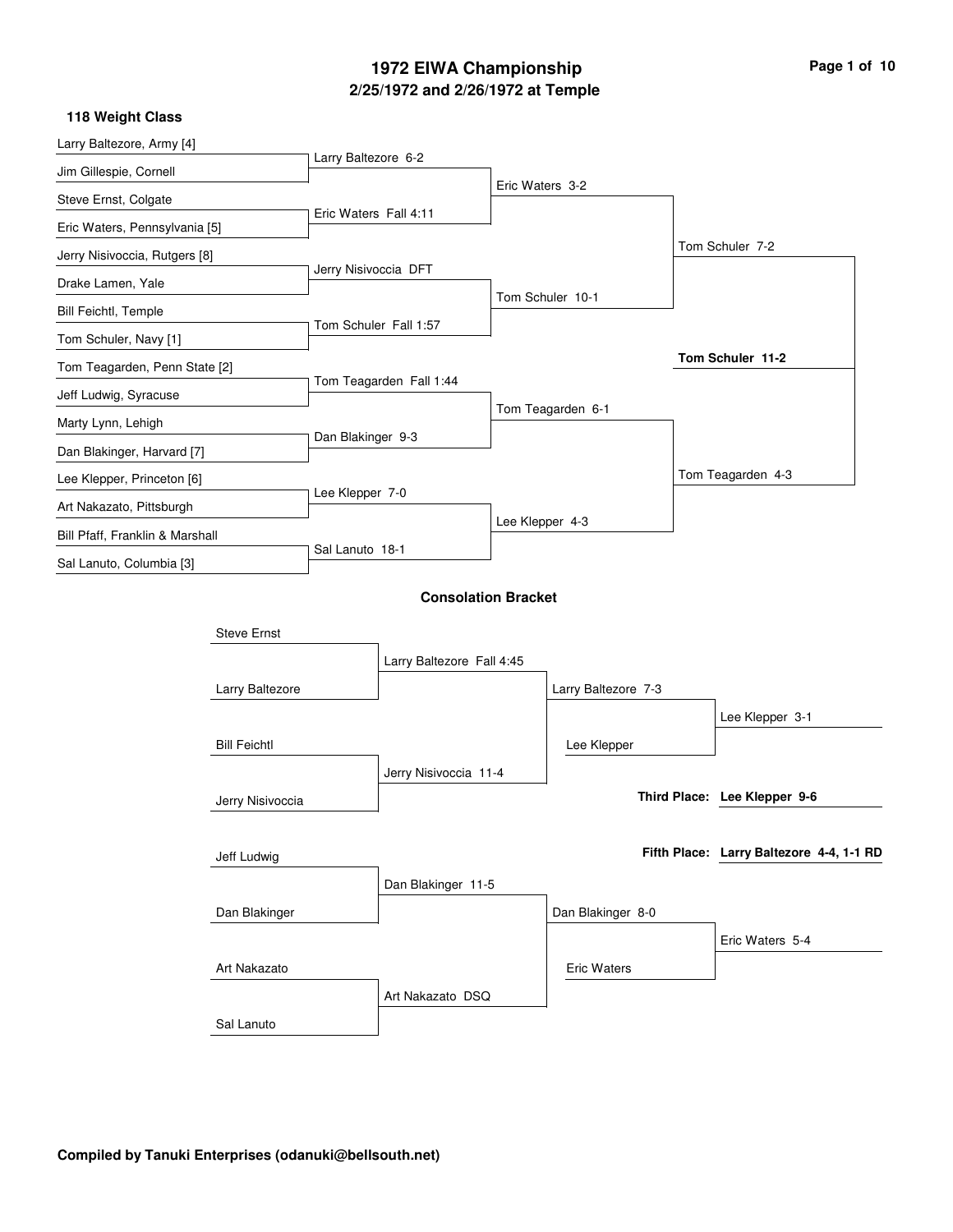## **2/25/1972 and 2/26/1972 at Temple 1972 EIWA Championship Page 2 of 10**

| Dave Groverman, Pennsylvania [4]     |                      |                         |                            |                   |                                      |
|--------------------------------------|----------------------|-------------------------|----------------------------|-------------------|--------------------------------------|
| Randy Biggs, Lehigh                  | Randy Biggs 4-4, 7-0 |                         |                            |                   |                                      |
| Dennis Smith, Rutgers                |                      |                         | John Fritz 12-3            |                   |                                      |
| John Fritz, Penn State [5]           | John Fritz 7-3       |                         |                            |                   |                                      |
| Carl Biello, Harvard [8]             |                      |                         |                            |                   | Chris Black 8-2                      |
| Joe Kimball, Syracuse                | Carl Biello 6-5      |                         |                            |                   |                                      |
| Vladimir Hanczar, Pittsburgh         |                      |                         |                            | Chris Black 22-2  |                                      |
| Chris Black, Franklin & Marshall [1] | Chris Black 12-2     |                         |                            |                   |                                      |
| Jim Adams, Temple [2]                |                      |                         |                            |                   | Chris Black 6-0                      |
| Henry Heslop, Cornell                | Jim Adams 11-0       |                         |                            |                   |                                      |
| Brian Raub, Yale                     |                      |                         | Brian Raub 7-5             |                   |                                      |
| Jim McArdle, Army [7]                | Brian Raub 3-1       |                         |                            |                   |                                      |
| Fred Hahndorf, Navy [6]              |                      |                         |                            |                   | Steve Garner 15-6                    |
| Roger Campbell, Columbia             |                      | Fred Hahndorf Fall 3:00 |                            |                   |                                      |
| Jim Bilbo, Colgate                   |                      |                         |                            | Steve Garner 7-5  |                                      |
| Steve Garner, Princeton [3]          | Steve Garner 12-1    |                         |                            |                   |                                      |
|                                      |                      |                         | <b>Consolation Bracket</b> |                   |                                      |
|                                      |                      |                         |                            |                   |                                      |
| Dennis Smith                         |                      |                         |                            |                   |                                      |
|                                      |                      | Dennis Smith 5-4        |                            |                   |                                      |
| Randy Biggs                          |                      |                         |                            | Carl Biello 6-2   |                                      |
|                                      |                      |                         |                            |                   | Carl Biello 8-7                      |
| Vladimir Hanczar                     |                      |                         |                            | <b>Brian Raub</b> |                                      |
|                                      |                      | Carl Biello 7-0         |                            |                   |                                      |
| Carl Biello                          |                      |                         |                            |                   | Third Place: Fred Hahndorf Fall 5:53 |
|                                      |                      |                         |                            |                   |                                      |
| Jim McArdle                          |                      |                         |                            |                   | Fifth Place: John Fritz 12-3         |
|                                      |                      | Jim Adams 2-2, 3-1      |                            |                   |                                      |
| Jim Adams                            |                      |                         |                            | Fred Hahndorf 6-4 |                                      |
|                                      |                      |                         |                            |                   | Fred Hahndorf 3-2                    |
| Jim Bilbo                            |                      |                         |                            | John Fritz        |                                      |
|                                      |                      | Fred Hahndorf 12-0      |                            |                   |                                      |
| Fred Hahndorf                        |                      |                         |                            |                   |                                      |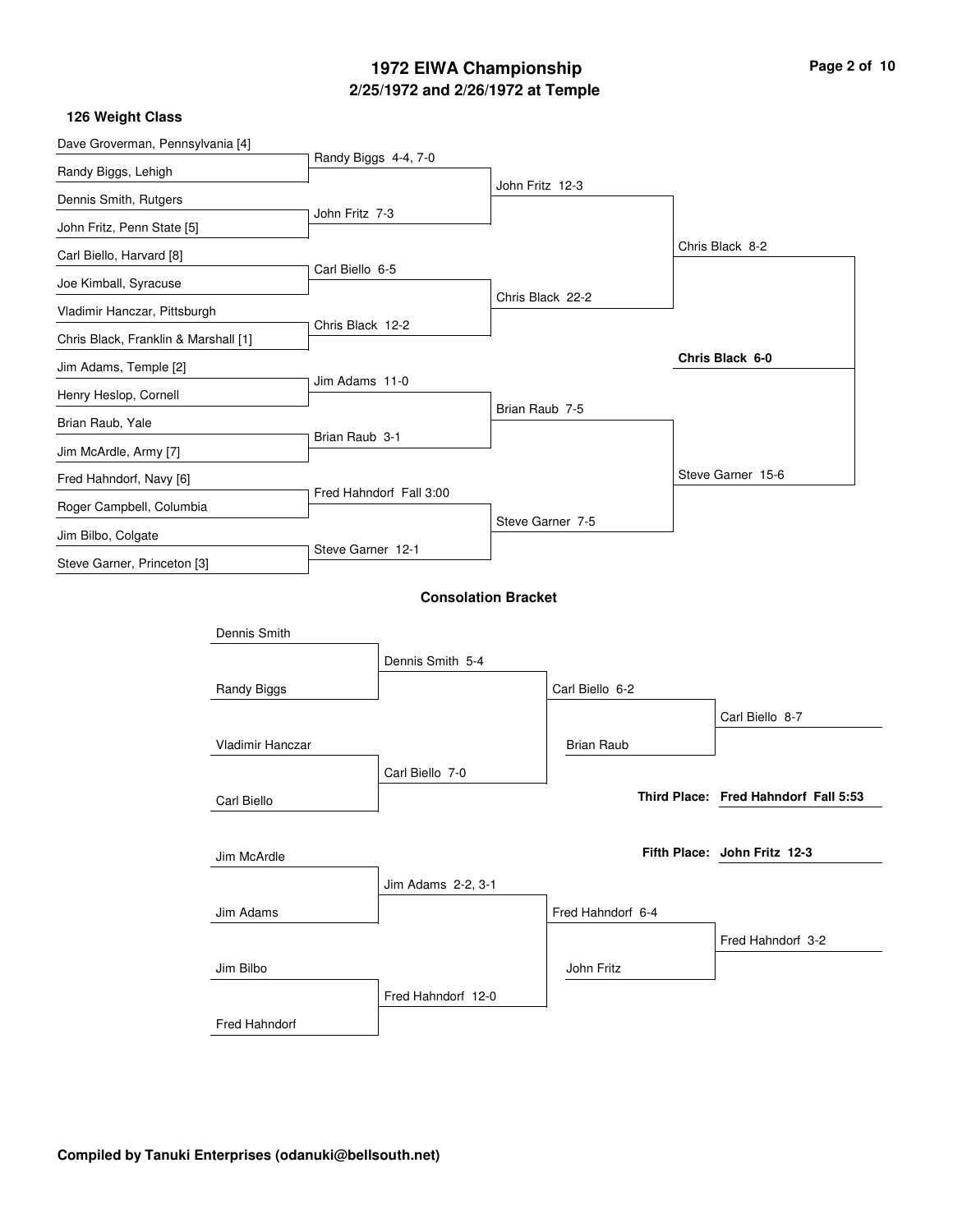## **2/25/1972 and 2/26/1972 at Temple 1972 EIWA Championship Page 3 of 10**

| Tom Sculley, Lehigh [4]                               |                      |                      |                            |                 |                   |                              |
|-------------------------------------------------------|----------------------|----------------------|----------------------------|-----------------|-------------------|------------------------------|
| Scott Casper, Franklin & Marshall                     |                      | Tom Sculley 8-5      |                            |                 |                   |                              |
| Ron Selfridge, Pittsburgh                             |                      |                      |                            | Tom Sculley 9-4 |                   |                              |
| Guy Rocha, Syracuse [5]                               |                      | Guy Rocha 13-2       |                            |                 |                   |                              |
| Frank Krejci, Yale [8]                                |                      |                      |                            |                 |                   | Bob Medina 13-0              |
| Kevin Lillehei, Cornell                               |                      | Frank Krejci 12-2    |                            |                 |                   |                              |
| Pete Zurflieh, Columbia                               |                      |                      |                            | Bob Medina 3-0  |                   |                              |
| Bob Medina, Penn State [1]                            |                      | Bob Medina Fall 7:34 |                            |                 |                   |                              |
| Bill James, Army [2]                                  |                      |                      |                            |                 |                   | Andy Tolk 7-6                |
| Gregg Coccari, Colgate                                |                      | Bill James Fall 4:14 |                            |                 |                   |                              |
| Glenn Dunham, Temple<br>Jeff Thorne, Pennsylvania [7] |                      |                      |                            | Bill James 8-5  |                   |                              |
|                                                       |                      |                      | Jeff Thorne 4-2            |                 |                   |                              |
| Josh Henson, Harvard [6]                              |                      |                      |                            |                 |                   | Andy Tolk 5-5, 3-1           |
| Wong, Princeton                                       |                      |                      | Josh Henson Fall 0:32      |                 |                   |                              |
| Bob Ciarrocki, Rutgers                                |                      |                      |                            | Andy Tolk 7-3   |                   |                              |
| Andy Tolk, Navy [3]                                   |                      | Andy Tolk DFT        |                            |                 |                   |                              |
|                                                       |                      |                      | <b>Consolation Bracket</b> |                 |                   |                              |
|                                                       |                      |                      |                            |                 |                   |                              |
|                                                       | Scott Casper         |                      |                            |                 |                   |                              |
|                                                       |                      |                      | Scott Casper 7-3           |                 |                   |                              |
|                                                       | Guy Rocha            |                      |                            |                 | Scott Casper 13-7 |                              |
|                                                       |                      |                      |                            |                 |                   | Bill James 2-0               |
|                                                       | Pete Zurflieh        |                      |                            |                 | <b>Bill James</b> |                              |
|                                                       |                      |                      | Pete Zurflieh Fall 3:07    |                 |                   |                              |
|                                                       | Frank Krejci         |                      |                            |                 |                   | Third Place: Jeff Thorne 4-3 |
|                                                       |                      |                      |                            |                 |                   |                              |
|                                                       | Gregg Coccari        |                      |                            |                 |                   | Fifth Place: Tom Sculley 8-1 |
|                                                       |                      |                      | Jeff Thorne FFT            |                 |                   |                              |
|                                                       | Jeff Thorne          |                      |                            |                 | Jeff Thorne 9-4   |                              |
|                                                       |                      |                      |                            |                 |                   | Jeff Thorne 9-4              |
|                                                       | <b>Bob Ciarrocki</b> |                      |                            |                 | Tom Sculley       |                              |
|                                                       |                      |                      | Bob Ciarrocki 8-4          |                 |                   |                              |
|                                                       | Josh Henson          |                      |                            |                 |                   |                              |
|                                                       |                      |                      |                            |                 |                   |                              |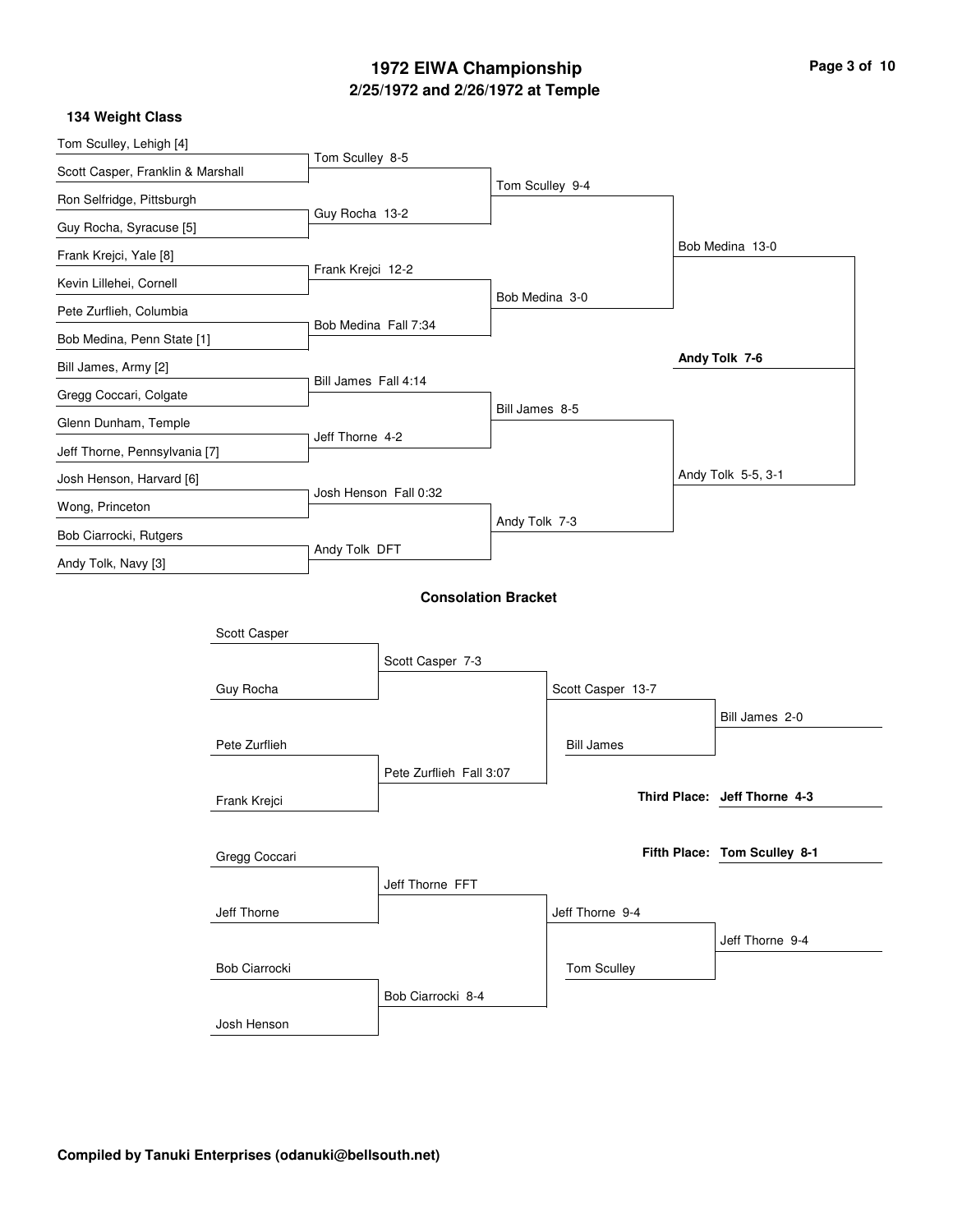## **2/25/1972 and 2/26/1972 at Temple 1972 EIWA Championship Page 4 of 10**

| Kit Kuntze, Princeton [4]          |                     |                    |                            |                |                        |  |                                |
|------------------------------------|---------------------|--------------------|----------------------------|----------------|------------------------|--|--------------------------------|
| Clarence Johnson, Rutgers          |                     | Kit Kuntze 7-2     |                            |                |                        |  |                                |
| Ed Lawless, Temple                 |                     |                    |                            | Kit Kuntze 8-4 |                        |  |                                |
| Steve Queior, Colgate [5]          |                     | Steve Queior 4-2   |                            |                |                        |  |                                |
| Andy Puchany, Columbia [8]         |                     |                    |                            |                |                        |  | Lloyd Keaser Fall 4:05         |
| Paul Griffith, Syracuse            |                     | Andy Puchany 8-5   |                            |                |                        |  |                                |
| Jeff Duke, Lehigh                  |                     |                    |                            |                | Lloyd Keaser Fall 3:12 |  |                                |
| Lloyd Keaser, Navy [1]             |                     | Lloyd Keaser 8-1   |                            |                |                        |  |                                |
| Barry Snyder, Penn State [2]       |                     |                    |                            |                |                        |  | Lloyd Keaser 11-0              |
| Ed Hetrick, Army                   |                     | Barry Snyder 8-5   |                            |                |                        |  |                                |
| Jeff Rosen, Yale                   |                     |                    |                            |                | Barry Snyder 11-5      |  |                                |
| Gerry Kahrilas, Harvard [7]        |                     | Gerry Kahrilas 8-2 |                            |                |                        |  |                                |
|                                    |                     |                    |                            |                |                        |  | Andy Noel 4-3                  |
| Len Pruzansky, Pennsylvania [6]    |                     | Len Pruzansky 13-4 |                            |                |                        |  |                                |
| Dan Stravinski, Cornell            |                     |                    |                            | Andy Noel 4-0  |                        |  |                                |
| John Buzzatto, Pittsburgh          |                     | Andy Noel 4-1      |                            |                |                        |  |                                |
| Andy Noel, Franklin & Marshall [3] |                     |                    |                            |                |                        |  |                                |
|                                    |                     |                    | <b>Consolation Bracket</b> |                |                        |  |                                |
|                                    | Clarence Johnson    |                    |                            |                |                        |  |                                |
|                                    |                     |                    | Steve Queior 2-0           |                |                        |  |                                |
|                                    | <b>Steve Queior</b> |                    |                            |                | Steve Queior 2-0       |  |                                |
|                                    |                     |                    |                            |                |                        |  | Steve Queior 5-3               |
|                                    | Jeff Duke           |                    |                            |                | <b>Barry Snyder</b>    |  |                                |
|                                    |                     |                    | Andy Puchany Fall 5:07     |                |                        |  |                                |
|                                    | Andy Puchany        |                    |                            |                |                        |  | Third Place: Kit Kuntze 3-0    |
|                                    |                     |                    |                            |                |                        |  |                                |
|                                    | Ed Hetrick          |                    |                            |                |                        |  | Fifth Place: Len Pruzansky 6-4 |
|                                    |                     |                    | Gerry Kahrilas 4-4, 2-1    |                |                        |  |                                |
|                                    | Gerry Kahrilas      |                    |                            |                | Len Pruzansky Med FFT  |  |                                |
|                                    |                     |                    |                            |                |                        |  | Kit Kuntze 7-1                 |
|                                    | John Buzzatto       |                    |                            |                | Kit Kuntze             |  |                                |
|                                    |                     |                    | Len Pruzansky 9-5          |                |                        |  |                                |
|                                    |                     |                    |                            |                |                        |  |                                |
|                                    | Len Pruzansky       |                    |                            |                |                        |  |                                |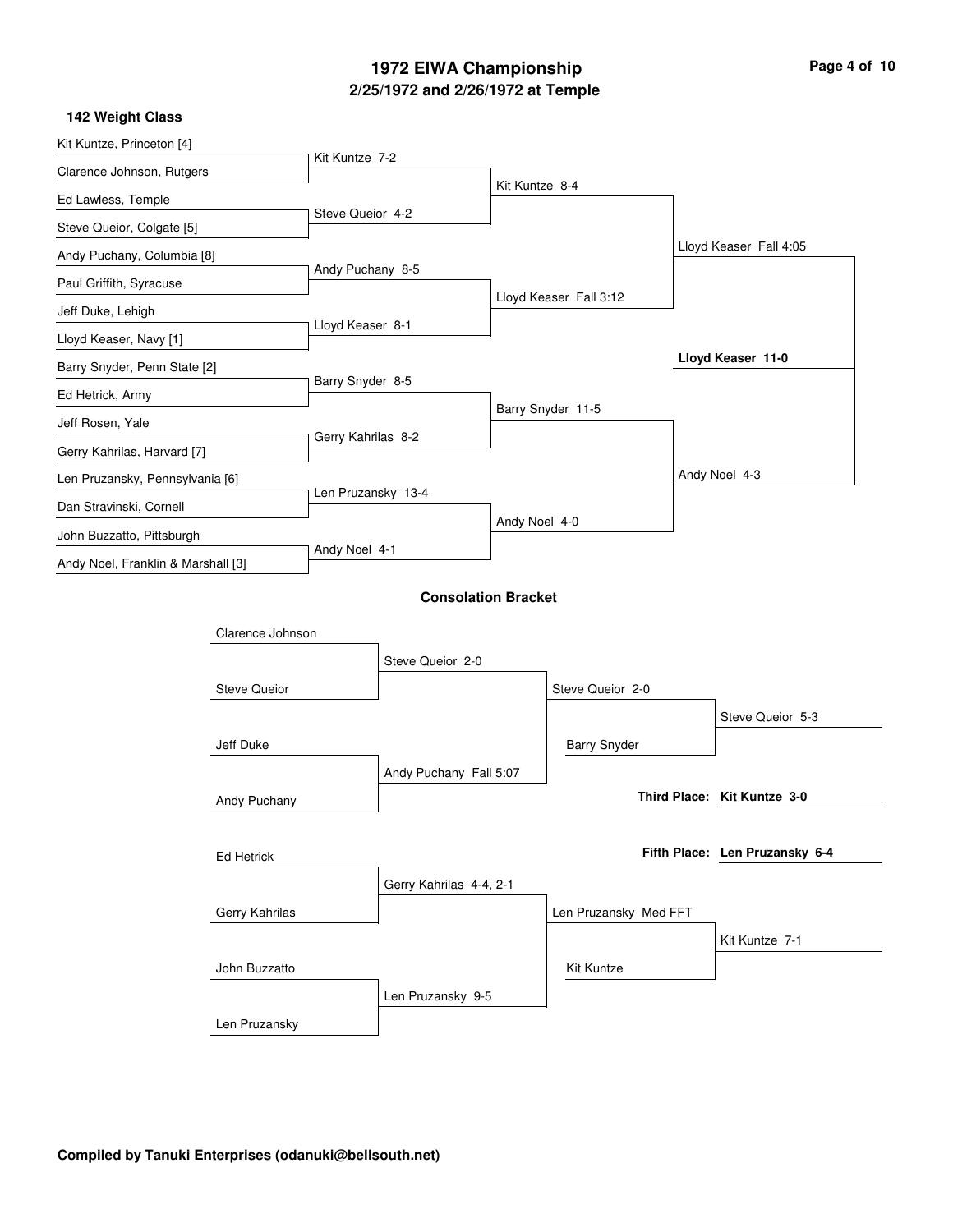## **2/25/1972 and 2/26/1972 at Temple 1972 EIWA Championship**

| 150 Weight Class               |                      |                            |                  |                      |                                 |
|--------------------------------|----------------------|----------------------------|------------------|----------------------|---------------------------------|
| Ross Chaffin, Navy [4]         |                      | Ross Chaffin Fall 5:24     |                  |                      |                                 |
| Joe Carini, Colgate            |                      |                            |                  |                      |                                 |
| Garth Hickey, Temple           |                      |                            | Ross Chaffin 6-1 |                      |                                 |
| Bill Webb, Army [5]            | Bill Webb 16-10      |                            |                  |                      |                                 |
| Dale Porter, Cornell [8]       |                      |                            |                  |                      | Ross Chaffin 5-2                |
| Ray Sarinelli, Pennsylvania    | Ray Sarinelli 6-4    |                            |                  |                      |                                 |
| Mike Mousetis, Penn State      |                      |                            |                  | Jeff Spendelow 12-5  |                                 |
| Jeff Spendelow, Yale [1]       | Jeff Spendelow 12-2  |                            |                  |                      |                                 |
| Kevin Love, Pittsburgh [2]     |                      |                            |                  |                      | Kevin Love Fall 1:14            |
| Boris Holmes, Harvard          | Kevin Love Fall 1:49 |                            |                  |                      |                                 |
| Barry Margerum, Princeton      |                      |                            |                  | Kevin Love Fall 2:34 |                                 |
| Larry Trowbridge, Columbia [7] | Barry Margerum 2-1   |                            |                  |                      |                                 |
| John Allen, Syracuse [6]       |                      |                            |                  |                      | Kevin Love 11-0                 |
| S. Noel, Franklin & Marshall   | John Allen Fall 4:57 |                            |                  |                      |                                 |
| Gaston Collins, Rutgers        |                      |                            |                  | Herb Campbell 9-2    |                                 |
| Herb Campbell, Lehigh [3]      | Herb Campbell 4-0    |                            |                  |                      |                                 |
|                                |                      | <b>Consolation Bracket</b> |                  |                      |                                 |
| Joe Carini                     |                      |                            |                  |                      |                                 |
|                                |                      | Bill Webb Fall 5:50        |                  |                      |                                 |
| <b>Bill Webb</b>               |                      |                            |                  | Ray Sarinelli 9-8    |                                 |
|                                |                      |                            |                  |                      | Ray Sarinelli 8-1               |
| Mike Mousetis                  |                      |                            |                  | Herb Campbell        |                                 |
|                                |                      | Ray Sarinelli 12-3         |                  |                      |                                 |
| Ray Sarinelli                  |                      |                            |                  |                      | Third Place: Jeff Spendelow 3-2 |
|                                |                      |                            |                  |                      |                                 |
| <b>Boris Holmes</b>            |                      |                            |                  |                      | Fifth Place: Herb Campbell 10-6 |
|                                |                      | Barry Margerum 8-0         |                  |                      |                                 |
| Barry Margerum                 |                      |                            |                  | John Allen 5-3       |                                 |
|                                |                      |                            |                  |                      | Jeff Spendelow 8-3              |
| <b>Gaston Collins</b>          |                      |                            |                  | Jeff Spendelow       |                                 |
|                                |                      | John Allen 8-2             |                  |                      |                                 |
| John Allen                     |                      |                            |                  |                      |                                 |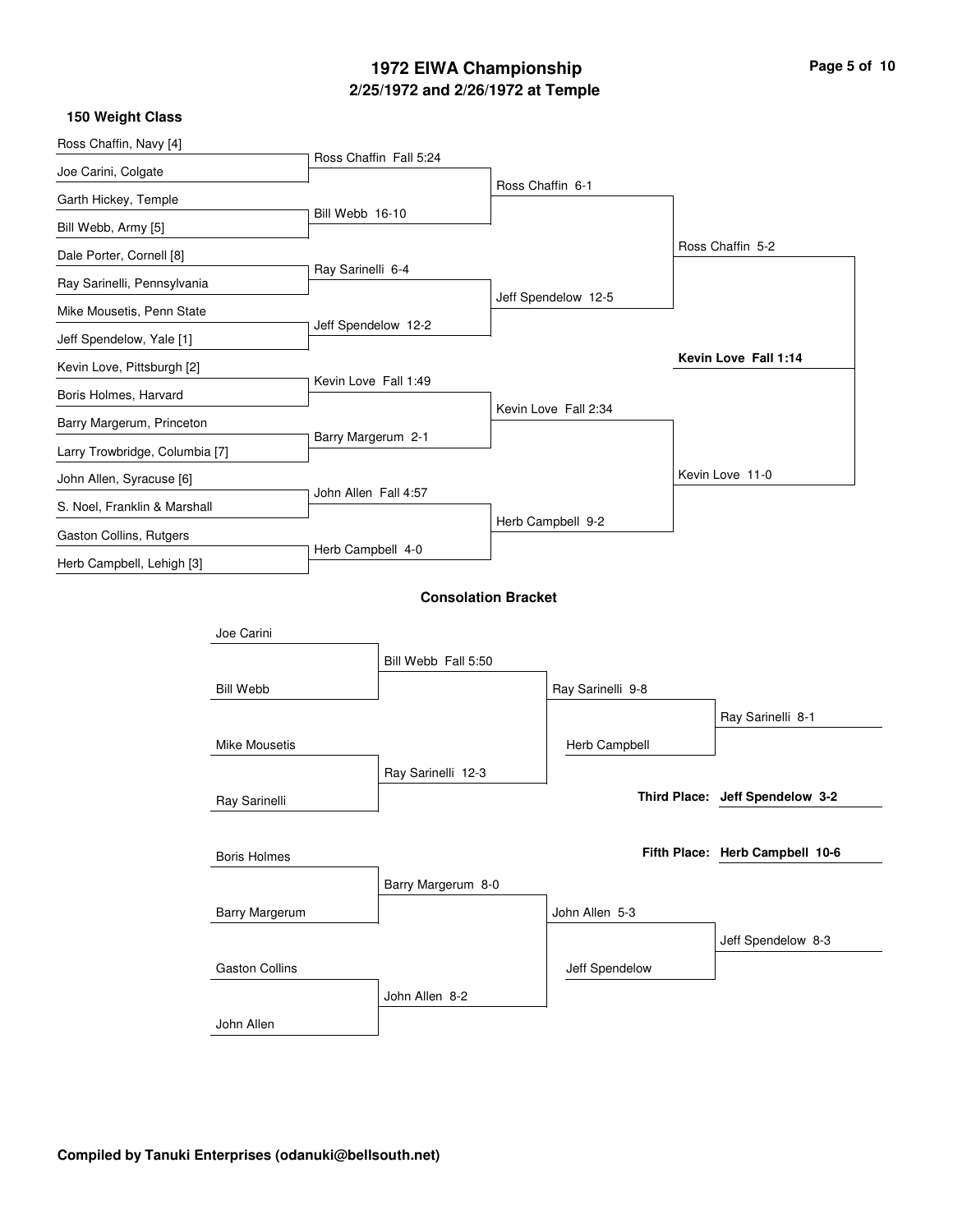## **2/25/1972 and 2/26/1972 at Temple 1972 EIWA Championship Page 6 of 10**

| 158 Weight Class                  |                 |                     |                            |                          |                               |
|-----------------------------------|-----------------|---------------------|----------------------------|--------------------------|-------------------------------|
| Bob Hartman, Navy [4]             |                 |                     |                            |                          |                               |
| Collin Mangrum, Harvard           |                 | Bob Hartman 10-1    |                            |                          |                               |
| Bob Pruznick, Columbia            |                 |                     |                            | Bob Hartman 12-5         |                               |
| Mark Grunseth, Army [5]           |                 |                     | Mark Grunseth Fall 1:00    |                          |                               |
| Tony Losito, Syracuse [8]         |                 |                     |                            |                          | John Chatman 9-4              |
| Chris Koll, Penn State            |                 | Chris Koll 5-4      |                            |                          |                               |
| Charlie Hunt, Cornell             |                 |                     |                            | John Chatman 10-5        |                               |
| John Chatman, Pittsburgh [1]      |                 | John Chatman 7-0    |                            |                          |                               |
| Mike Capobianco, Pennsylvania [2] |                 |                     |                            |                          | Alan Gaby 7-6                 |
| Harry Aronis, Temple              |                 |                     | Mike Capobianco Fall 4:26  |                          |                               |
| Jim Grant, Franklin & Marshall    |                 |                     |                            | Mike Capobianco 3-3, 3-0 |                               |
| Paul Martinelli, Princeton [7]    |                 | Paul Martinelli 7-2 |                            |                          |                               |
| Greg Karabin, Lehigh [6]          |                 |                     |                            |                          | Alan Gaby 5-0                 |
| Mike Maugeri, Rutgers             |                 | Greg Karabin 7-1    |                            |                          |                               |
| Tom Akey, Colgate                 |                 |                     |                            | Alan Gaby Fall 7:47      |                               |
| Alan Gaby, Yale [3]               |                 | Alan Gaby 16-4      |                            |                          |                               |
|                                   |                 |                     | <b>Consolation Bracket</b> |                          |                               |
|                                   | Collin Mangrum  |                     |                            |                          |                               |
|                                   |                 |                     |                            |                          |                               |
|                                   |                 |                     | Collin Mangrum 5-3         |                          |                               |
|                                   | Mark Grunseth   |                     |                            | Chris Koll 8-3           |                               |
|                                   |                 |                     |                            |                          | Chris Koll 8-3                |
|                                   | Charlie Hunt    |                     |                            | Mike Capobianco          |                               |
|                                   |                 |                     | Chris Koll FFT             |                          |                               |
|                                   | Chris Koll      |                     |                            |                          | Third Place: Greg Karabin 5-2 |
|                                   |                 |                     |                            |                          |                               |
|                                   | Harry Aronis    |                     |                            |                          | Fifth Place: Bob Hartman 10-2 |
|                                   |                 |                     | Paul Martinelli 4-1        |                          |                               |
|                                   | Paul Martinelli |                     |                            | Greg Karabin 6-2         |                               |
|                                   |                 |                     |                            |                          | Greg Karabin 11-2             |
|                                   | Tom Akey        |                     |                            | Bob Hartman              |                               |
|                                   |                 |                     | Greg Karabin 9-1           |                          |                               |
|                                   | Greg Karabin    |                     |                            |                          |                               |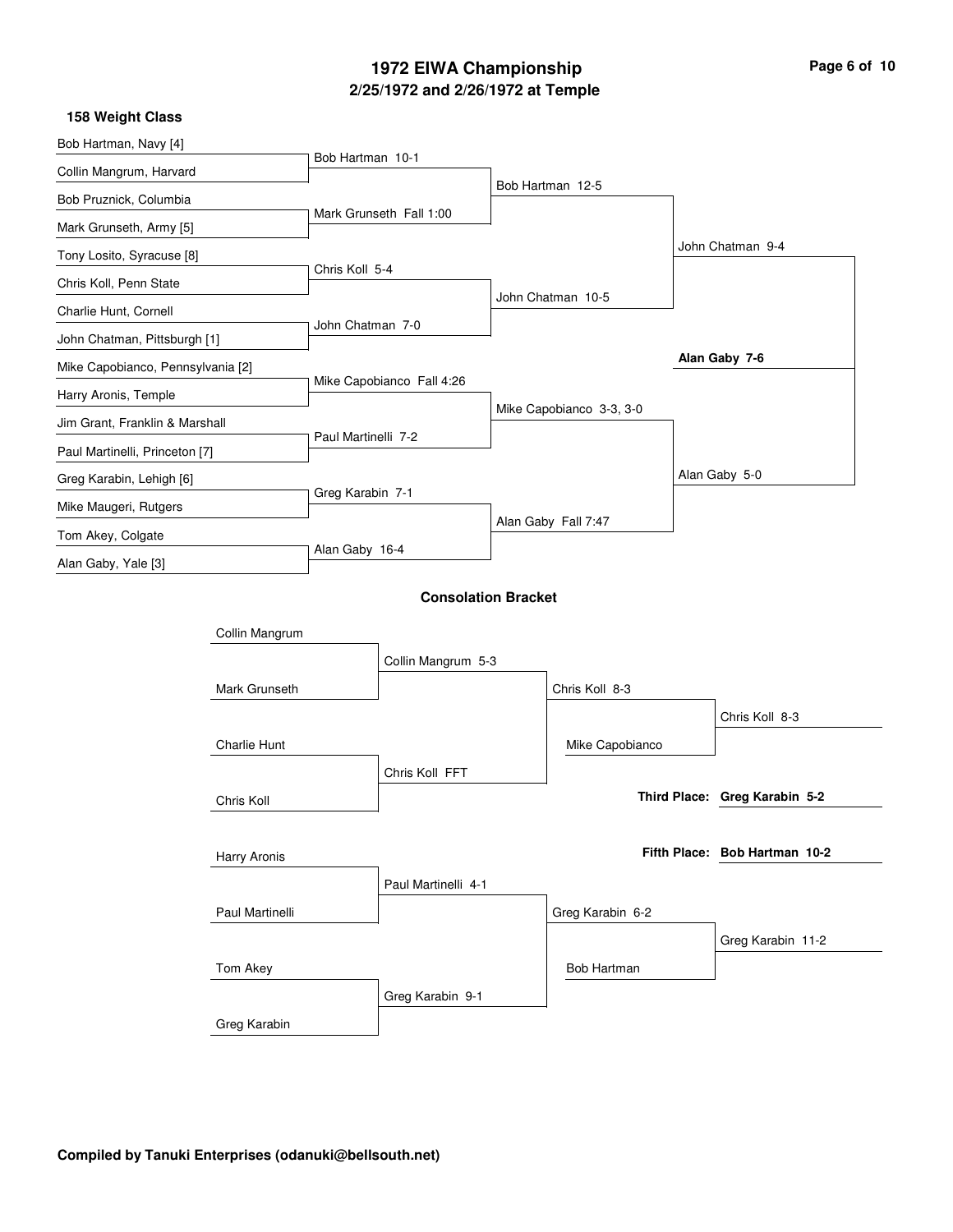# **2/25/1972 and 2/26/1972 at Temple 1972 EIWA Championship Page 7 of 10**

| Dave Crawford, Cornell [4]        |                  |                       |                            |                   |                    |                                   |  |
|-----------------------------------|------------------|-----------------------|----------------------------|-------------------|--------------------|-----------------------------------|--|
| Jim Rich, Colgate                 |                  | Dave Crawford 8-2     |                            |                   |                    |                                   |  |
| Jim Childerston, Yale             |                  |                       |                            |                   | Dave Crawford 13-3 |                                   |  |
| Jim Fleming, Pittsburgh [4]       |                  | Jim Fleming 13-3      |                            |                   |                    |                                   |  |
| Rick Bastian, Pennsylvania [8]    |                  |                       |                            |                   |                    | Andy Matter 7-4                   |  |
| Jack Harrison, Princeton          |                  | Jack Harrison 7-5     |                            |                   |                    |                                   |  |
| Tino Mantella, Temple             |                  |                       |                            | Andy Matter 6-1   |                    |                                   |  |
| Andy Matter, Penn State [1]       |                  | Andy Matter Fall 3:06 |                            |                   |                    |                                   |  |
| Terry DeStito, Lehigh [2]         |                  |                       |                            |                   |                    | Andy Matter Med FFT               |  |
| Warren Cook, Columbia             |                  | Terry DeStito 10-2    |                            |                   |                    |                                   |  |
| Bill Schuerch, Syracuse           |                  |                       |                            | Terry DeStito 7-3 |                    |                                   |  |
| Nage Damas, Army [7]              |                  | Nage Damas 8-1        |                            |                   |                    |                                   |  |
| Rich Rhinehart, Rutgers [6]       |                  |                       |                            |                   |                    | Terry DeStito 6-1                 |  |
| Bruce Johnson, Harvard            |                  | Bruce Johnson 3-2     |                            |                   |                    |                                   |  |
| Randy Wilcox, Franklin & Marshall |                  | Randy Wilcox DFT      |                            |                   | Randy Wilcox 15-3  |                                   |  |
| John Christensen, Navy [3]        |                  |                       |                            |                   |                    |                                   |  |
|                                   |                  |                       | <b>Consolation Bracket</b> |                   |                    |                                   |  |
|                                   |                  |                       |                            |                   |                    |                                   |  |
|                                   | Jim Rich         |                       |                            |                   |                    |                                   |  |
|                                   |                  |                       | Jim Fleming 3-0            |                   |                    |                                   |  |
|                                   | Jim Fleming      |                       |                            |                   | Jim Fleming 4-1    |                                   |  |
|                                   |                  |                       |                            |                   |                    | Jim Fleming                       |  |
|                                   | Tino Mantella    |                       |                            |                   | Randy Wilcox       |                                   |  |
|                                   |                  |                       | Jack Harrison 6-2          |                   |                    | Third Place: Jim Fleming 2-2, 2-0 |  |
|                                   | Jack Harrison    |                       |                            |                   |                    |                                   |  |
|                                   |                  |                       |                            |                   |                    | Fifth Place: Randy Wilcox Med FFT |  |
|                                   | Warren Cook      |                       |                            |                   |                    |                                   |  |
|                                   |                  |                       | Nage Damas 5-3             |                   |                    |                                   |  |
|                                   | Nage Damas       |                       |                            |                   | Nage Damas 2-1     |                                   |  |
|                                   |                  |                       |                            |                   |                    | Nage Damas 5-3                    |  |
|                                   | John Christensen |                       |                            |                   | Dave Crawford      |                                   |  |
|                                   |                  |                       | Bruce Johnson Med FFT      |                   |                    |                                   |  |
|                                   | Bruce Johnson    |                       |                            |                   |                    |                                   |  |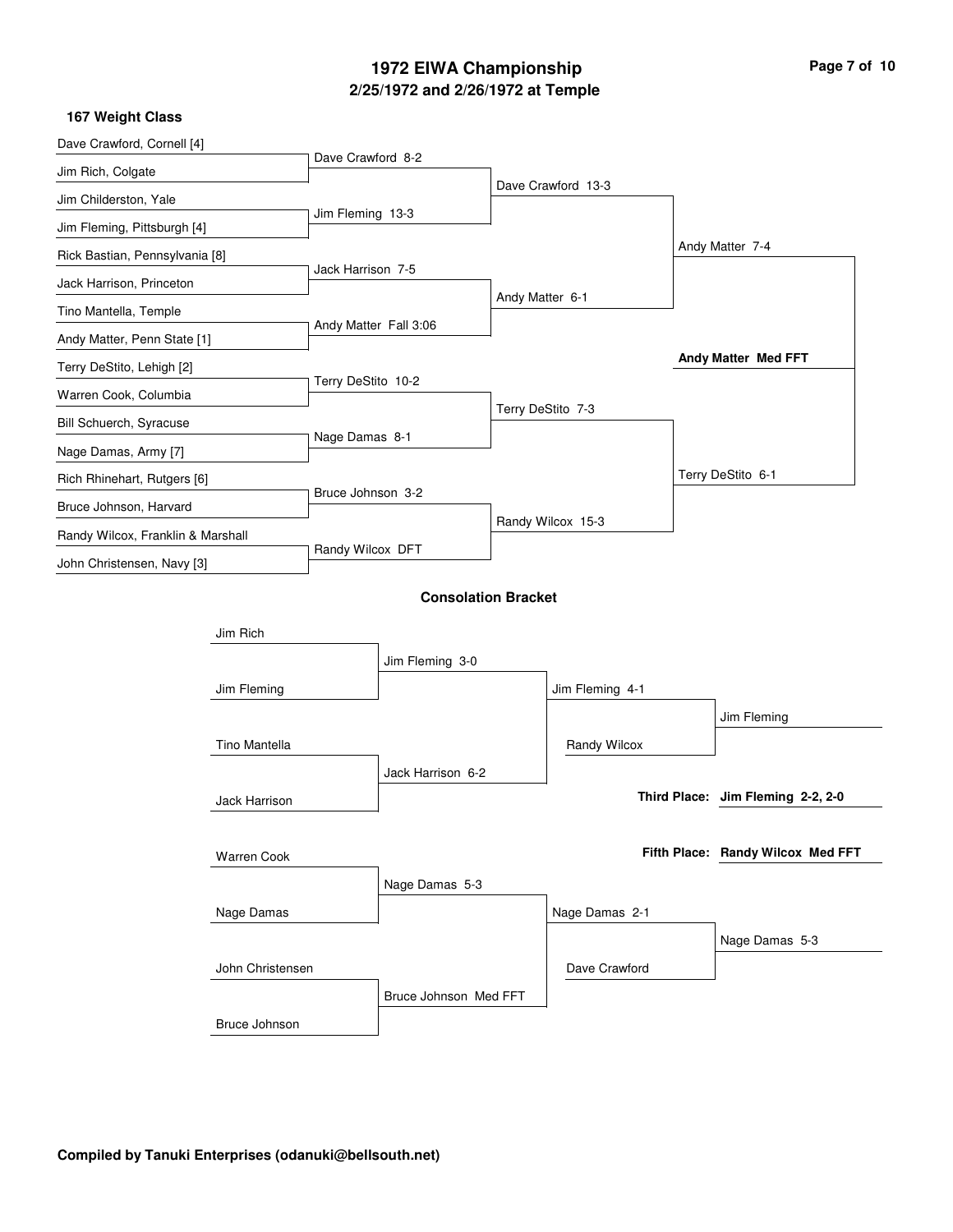## **2/25/1972 and 2/26/1972 at Temple 1972 EIWA Championship Page 8 of 10**

| Ray Ritacco, Army [4]                             |                      |                          |                            |                 |                     |                                      |
|---------------------------------------------------|----------------------|--------------------------|----------------------------|-----------------|---------------------|--------------------------------------|
| Chris Carey, Princeton                            |                      | Chris Carey 6-5          |                            |                 |                     |                                      |
| Rich Kaufman, Pennsylvania                        |                      |                          |                            | Chris Carey 6-5 |                     |                                      |
| Dan Brenneman, Penn State [5]                     |                      |                          | Dan Brenneman Fall 6:30    |                 |                     |                                      |
| Kevin Milliken, Yale [8]                          |                      |                          |                            |                 |                     | Tom Hutchinson 5-1                   |
| <b>Bill Reinstadler, Rutgers</b>                  |                      |                          | Kevin Milliken Fall 6:29   |                 |                     |                                      |
| Frank Glaub, Syracuse                             |                      |                          |                            |                 | Tom Hutchinson 6-2  |                                      |
| Tom Hutchinson, Lehigh [1]                        |                      |                          | Tom Hutchinson Fall 3:32   |                 |                     |                                      |
| John Stevenson, Franklin & Marshall [2]           |                      |                          |                            |                 |                     | Tom Hutchinson 4-3                   |
| Dan Schramm, Colgate<br>Jim Caramanna, Pittsburgh |                      | John Stevenson Fall 2:50 |                            |                 |                     |                                      |
|                                                   |                      |                          |                            |                 | John Stevenson 7-3  |                                      |
| Walter Grote, Cornell [7]                         |                      |                          | Walter Grote Fall 3:16     |                 |                     |                                      |
| Ritchie Starr, Harvard [6]                        |                      |                          |                            |                 |                     | John Stevenson 3-0                   |
| Bob Sacavage, Columbia                            |                      | Ritchie Starr 4-3        |                            |                 |                     |                                      |
| Bob Paladino, Temple                              |                      |                          |                            |                 | Tom Jones 1-1, 1-0  |                                      |
| Tom Jones, Navy [3]                               |                      | Tom Jones 5-2            |                            |                 |                     |                                      |
|                                                   |                      |                          | <b>Consolation Bracket</b> |                 |                     |                                      |
|                                                   |                      |                          |                            |                 |                     |                                      |
|                                                   | Ray Ritacco          |                          |                            |                 |                     |                                      |
|                                                   |                      |                          | Ray Ritacco 5-4            |                 |                     |                                      |
|                                                   | Dan Brenneman        |                          |                            |                 | Kevin Milliken 6-3  |                                      |
|                                                   |                      |                          |                            |                 |                     | Tom Jones 4-0                        |
|                                                   | Frank Glaub          |                          |                            |                 | Tom Jones           |                                      |
|                                                   |                      |                          | Kevin Milliken 6-3         |                 |                     |                                      |
|                                                   | Kevin Milliken       |                          |                            |                 |                     | Third Place: Tom Jones 2-0           |
|                                                   |                      |                          |                            |                 |                     |                                      |
|                                                   | Dan Schramm          |                          |                            |                 |                     | Fifth Place: Kevin Milliken 2-2, 2-1 |
|                                                   |                      |                          | Walter Grote 3-0           |                 |                     |                                      |
|                                                   | <b>Walter Grote</b>  |                          |                            |                 | <b>Walter Grote</b> |                                      |
|                                                   |                      |                          |                            |                 |                     | Walter Grote Fall 3:06               |
|                                                   | <b>Bob Paladino</b>  |                          |                            |                 | Chris Carey         |                                      |
|                                                   |                      |                          | Bob Paladino 3-1           |                 |                     |                                      |
|                                                   | <b>Ritchie Starr</b> |                          |                            |                 |                     |                                      |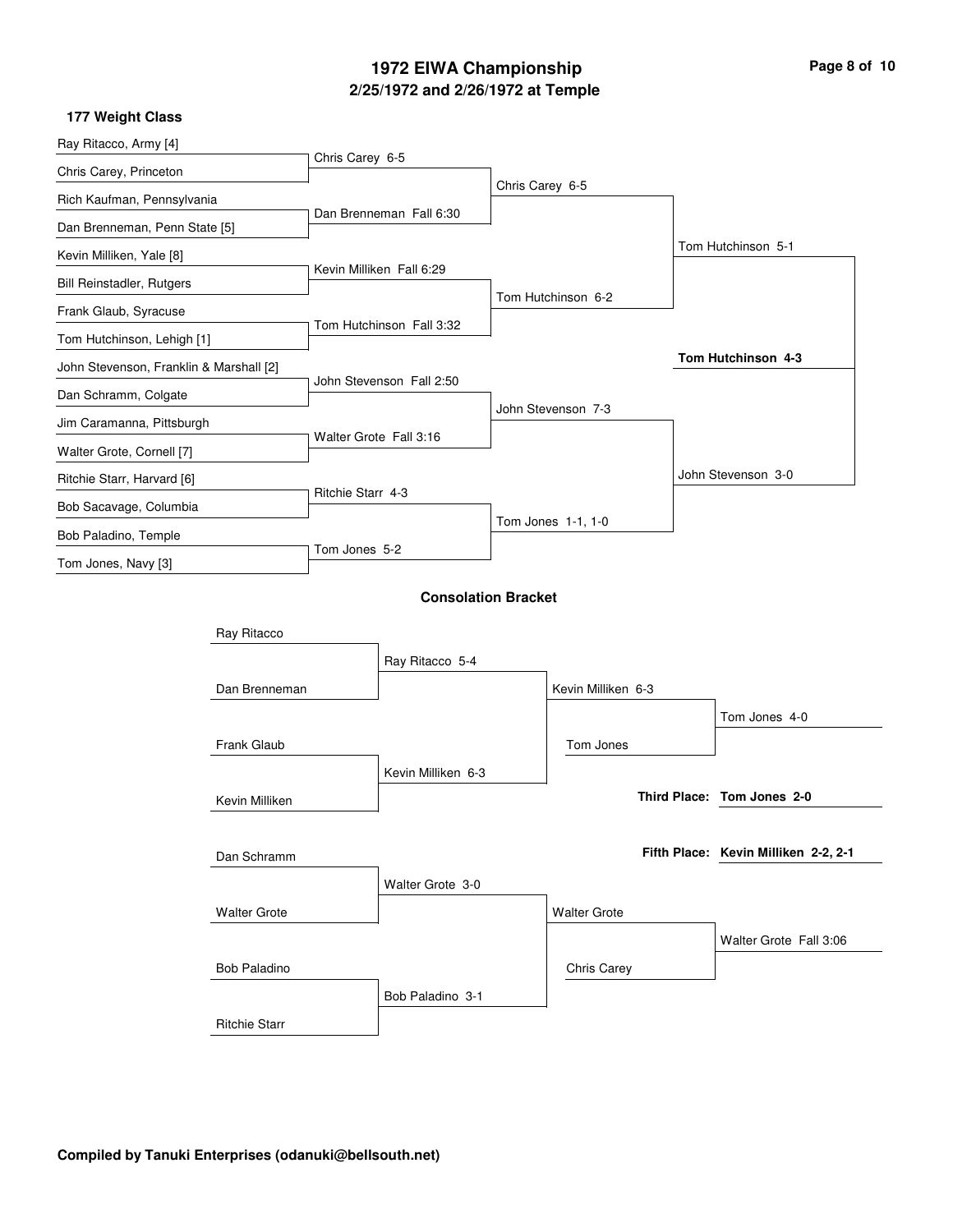## **2/25/1972 and 2/26/1972 at Temple 1972 EIWA Championship Page 9 of 10**

| Tom Hartzfeld, Penn State [4] |                      |                     |                            |                  |                        |                                    |  |
|-------------------------------|----------------------|---------------------|----------------------------|------------------|------------------------|------------------------------------|--|
| Bob Dunbar, Rutgers           |                      |                     | Tom Hartzfeld Fall 6:38    |                  |                        |                                    |  |
| John Waller, Columbia         |                      |                     |                            |                  | Tom Hartzfeld 6-6, 2-0 |                                    |  |
| Craig Tritch, Pittsburgh [5]  |                      | Craig Tritch 5-2    |                            |                  |                        |                                    |  |
| Dave Scanlon, Harvard [8]     |                      |                     |                            |                  |                        | Dale Morgan 5-1                    |  |
| Ernie Natke, Colgate          |                      | Dave Scanlon 5-3    |                            |                  |                        |                                    |  |
| Bob Whiteford, Syracuse       |                      |                     |                            |                  | Dale Morgan 12-2       |                                    |  |
| Dale Morgan, Army [1]         |                      |                     | Dale Morgan Fall 7:17      |                  |                        |                                    |  |
| Emil Deliere, Princeton [2]   |                      |                     |                            |                  |                        | Emil Deliere 2-0                   |  |
| Rich Zweig, Pennsylvania      |                      | Emil Deliere 3-1    |                            |                  |                        |                                    |  |
| Jim Harper, Yale              |                      |                     |                            | Emil Deliere 3-2 |                        |                                    |  |
| Jeff Simons, Navy [7]         |                      | Jeff Simons 7-1     |                            |                  |                        |                                    |  |
| Mike Lieberman, Lehigh [6]    |                      |                     |                            |                  |                        | Emil Deliere 3-2                   |  |
| Charles Pettit, Cornell       |                      | Mike Lieberman 6-3  |                            |                  |                        |                                    |  |
| Jim Heun, Franklin & Marshall |                      | Roy Baker Fall 4:57 |                            |                  | Roy Baker 2-2, 3-1     |                                    |  |
| Roy Baker, Temple [3]         |                      |                     |                            |                  |                        |                                    |  |
|                               |                      |                     | <b>Consolation Bracket</b> |                  |                        |                                    |  |
|                               |                      |                     |                            |                  |                        |                                    |  |
|                               | <b>Bob Dunbar</b>    |                     |                            |                  |                        |                                    |  |
|                               |                      |                     | Craig Tritch 11-6          |                  |                        |                                    |  |
|                               | Craig Tritch         |                     |                            |                  | Craig Tritch 6-2       |                                    |  |
|                               |                      |                     |                            |                  |                        | Craig Tritch 9-2                   |  |
|                               | <b>Bob Whiteford</b> |                     |                            |                  | Roy Baker              |                                    |  |
|                               |                      |                     | Dave Scanlon 7-2           |                  |                        | Third Place: Rich Zweig 4-1        |  |
|                               | Dave Scanlon         |                     |                            |                  |                        |                                    |  |
|                               | <b>Rich Zweig</b>    |                     |                            |                  |                        | Fifth Place: Tom Hartzfeld Med FFT |  |
|                               |                      |                     | Rich Zweig 11-3            |                  |                        |                                    |  |
|                               | Jeff Simons          |                     |                            |                  | Rich Zweig 5-3         |                                    |  |
|                               |                      |                     |                            |                  |                        | Rich Zweig 4-2                     |  |
|                               | Jim Heun             |                     |                            |                  | Tom Hartzfeld          |                                    |  |
|                               |                      |                     | Mike Lieberman 2-0         |                  |                        |                                    |  |
|                               | Mike Lieberman       |                     |                            |                  |                        |                                    |  |
|                               |                      |                     |                            |                  |                        |                                    |  |